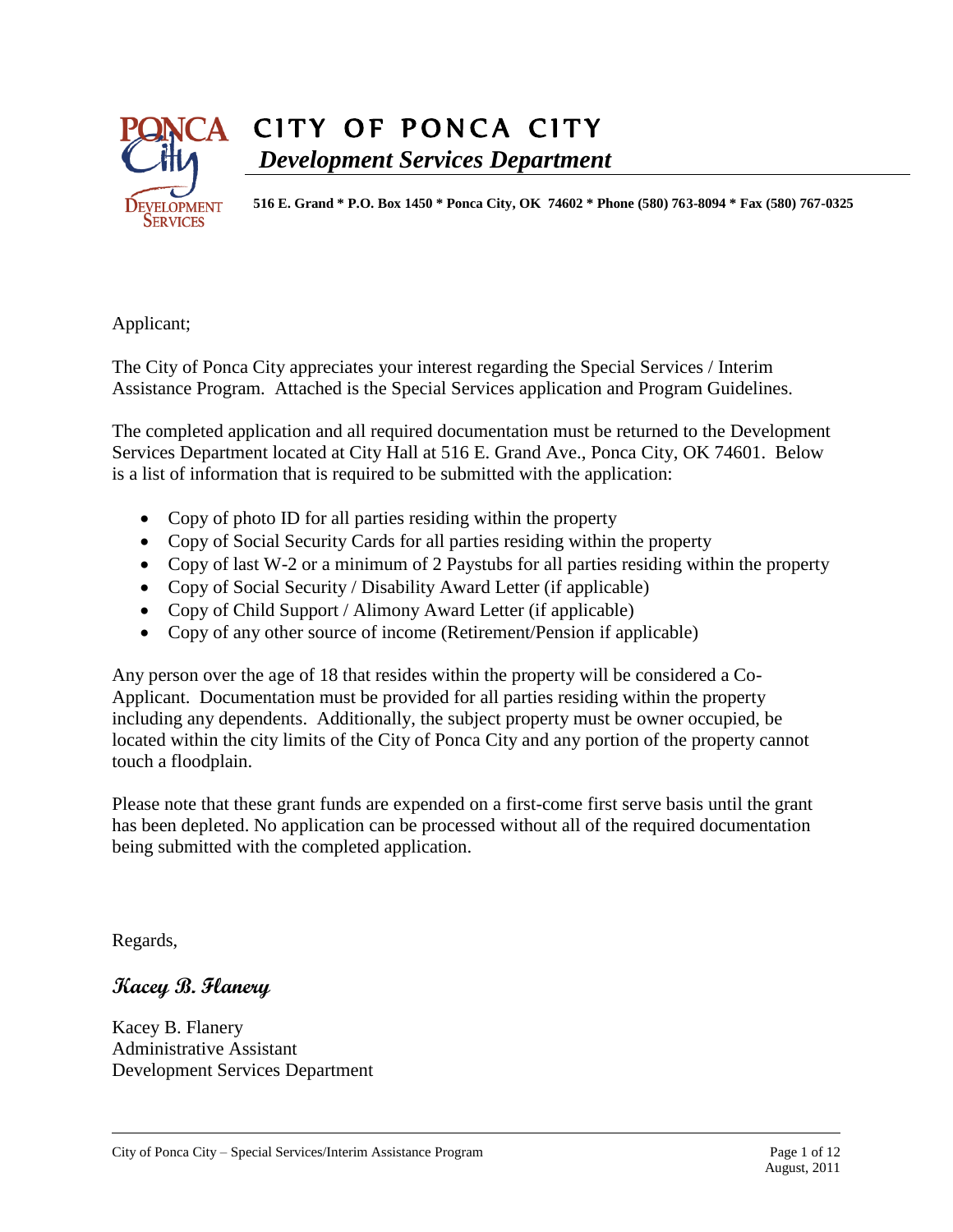#### **CITY OF PONCA CITY SPECIAL SERVICES/INTERIM ASSISTANCE APPLICATION FOR FINANCIAL ASSISTANCE**

| <b>HEAD OF HOUSEHOLD</b> | <b>SPOUSE</b>                                 |
|--------------------------|-----------------------------------------------|
|                          | (or Co-Applicant or Other Adult in Household) |
| Name:                    | Name:                                         |
| Social Security #:       | Social Security #:                            |
| Date of Birth:           | Date of Birth:                                |
| Age:                     | Age:                                          |
| Race:                    | Race:                                         |
| <b>Phone Number:</b>     | <b>Phone Number:</b>                          |

#### **DEPENDENT INFORMATION (MUST RESIDE IN THE HOME)**

| Total # of dependents living at home: |  |
|---------------------------------------|--|
| Ages:                                 |  |
| Race of children:                     |  |
| Other dependents living at home:      |  |
| Race of other dependents:             |  |
| Do you or any member of the           |  |
| household have any physical           |  |
| handicaps? If so, please define:      |  |

Address where repairs are needed:

Legal Description of property:

Describe the emergency for which you need assistance (if multiple reasons, list the most severe first):

| <b>Monthly Income (Attach Proof of</b><br>each type) | <b>HEAD OF</b><br><b>HOUSEHOLD</b> | <b>SPOUSE</b> | <b>OTHER</b><br><b>MEMBER</b> | <b>FOR STAFF USE</b><br><b>ONLY CALCULATE</b><br><b>ANNUAL INCOME</b> |
|------------------------------------------------------|------------------------------------|---------------|-------------------------------|-----------------------------------------------------------------------|
| Wages, Salaries, Tips<br>Employer:                   |                                    |               |                               |                                                                       |
| Social Security                                      |                                    |               |                               |                                                                       |
| Pension, Interest, Royalties, etc.<br>Source:        |                                    |               |                               |                                                                       |
| Rental Income:                                       |                                    |               |                               |                                                                       |
| Other Regular Income<br>Describe:                    |                                    |               |                               |                                                                       |
| <b>TOTAL:</b>                                        |                                    |               |                               |                                                                       |
| <b>FAMILY TOTAL:</b>                                 |                                    |               |                               |                                                                       |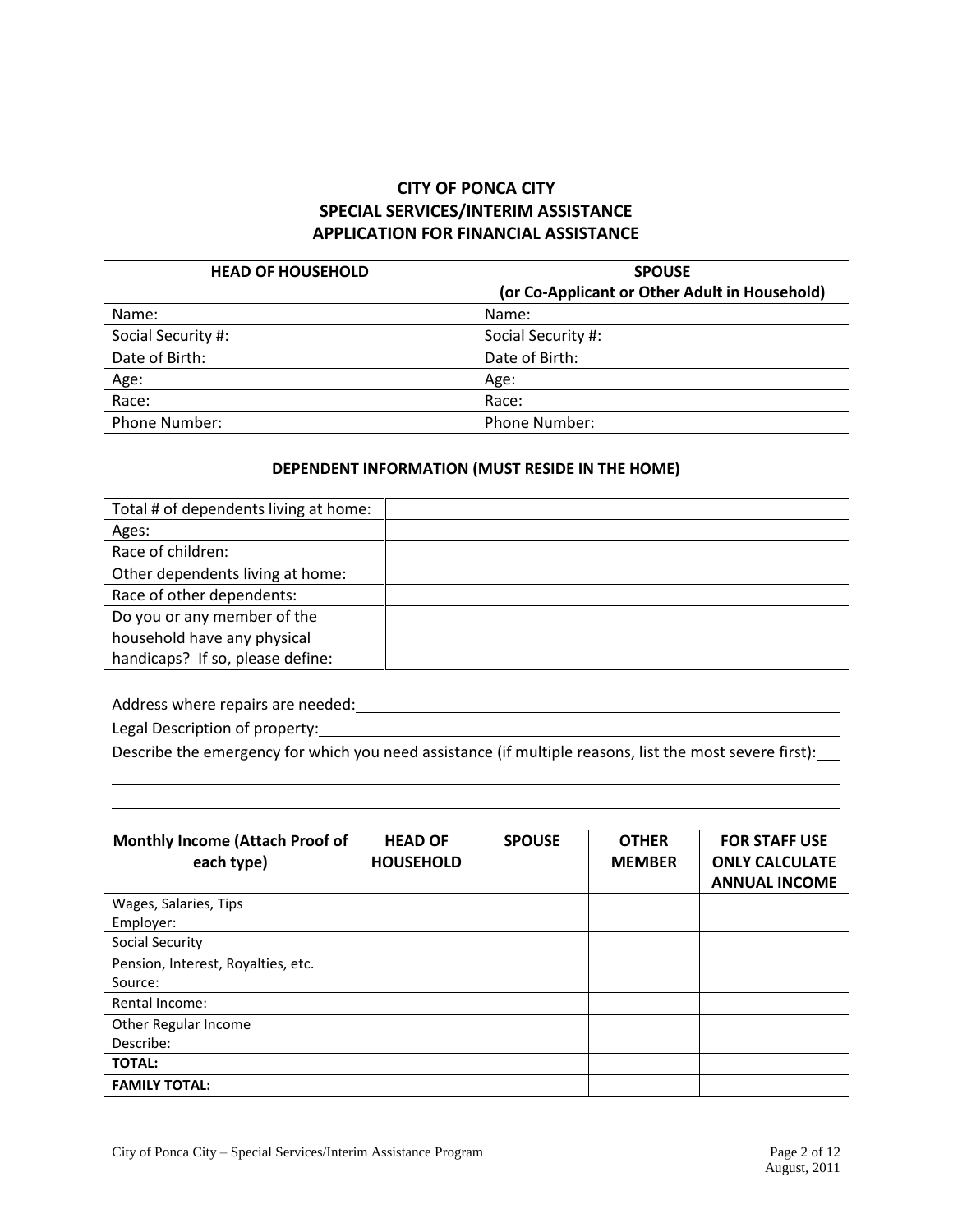I certify that the income information given above is true and correct to the best of my knowledge. I further certify that I have attached documentation verifying said income. PENALTY FOR FALSE OR FRAUDULENT STATEMENT: U.S.C. TITLE 18, SEC. 1001, PROVIDES: "Whoever, in any matter within jurisdiction of any department or agency of the United States knowingly and willfully falsifies…or makes any false, fictitious or fraudulent statement or entry, shall be fined not more than the \$10,000 or imprisoned not more than five years or both."

Date: Signature of Applicant: Sample of Applicant: Signature of Applicant:

The undersigned has examined the Application for Financial Assistance, including supporting data, and finds that the application meets the requirements of the City of Ponca City and satisfies the rules and regulations issued by the Department of Housing and Urban Development. Accordingly, the undersigned has approved the Application for Financial Assistance in accordance with the Community Development Block Grant received by the City of Ponca City.

Date: CDBG Administrator: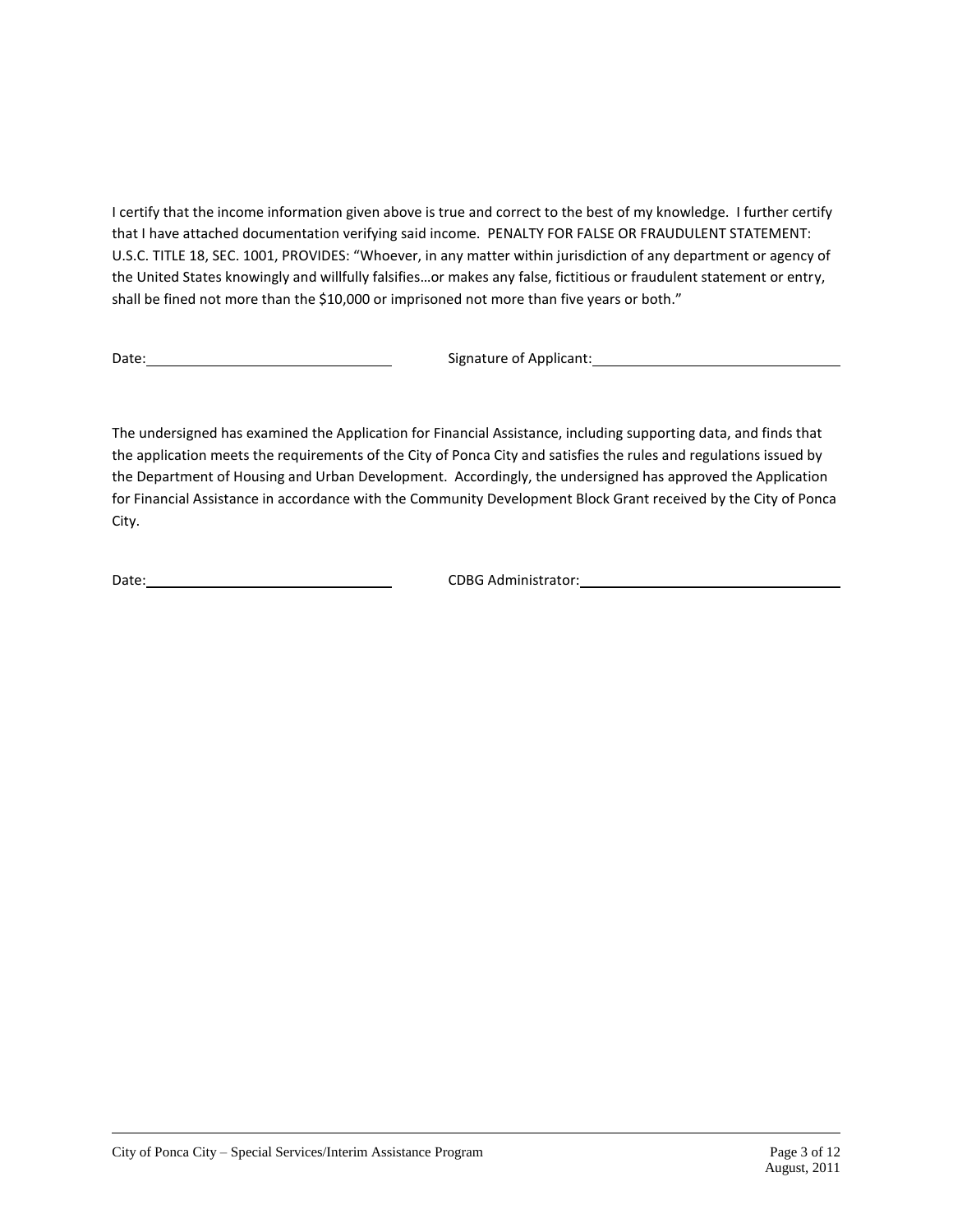

# **SPECIAL SERVICES/INTERIM ASSISTANCE PROGRAM**

### **I. OVERVIEW OF PROGRAM**

#### A. Purpose, Goal and Objective of Program

The purpose of the Special Services/Interim Assistance Program is to provide grants to homeowners of single family detached dwellings, townhouses, condominiums, and mobile homes on permanent foundations, for where immediate action is necessary in order to stop the physical deterioration of residential properties until something permanent can be undertaken. Additionally, interim assistance will be available to low to moderate income citizens to eliminate conditions which threaten their health and safety. Special services will be available for the replacement of deteriorating roofs, replacement of sewers, the removal of architectural barriers, and any other emergency type situation to stop the physical deterioration of residential properties.

The goal of the Special Services/Interims Assistance Program is to provide grants of up to \$2,500.00 per beneficiary. The program objective is to assist eligible low- and moderate-income residential owner-occupants in addressing emergency repairs to their properties.

#### B. Source of Funds And Relationship With Grantor

The source of funds for the Special Services/Interim Assistance Program is the Small Cities Community Development Block Grant Program for the City of Ponca City, These funds are targeted to benefit low- and moderateincome households and persons, and to eliminate slum and blight.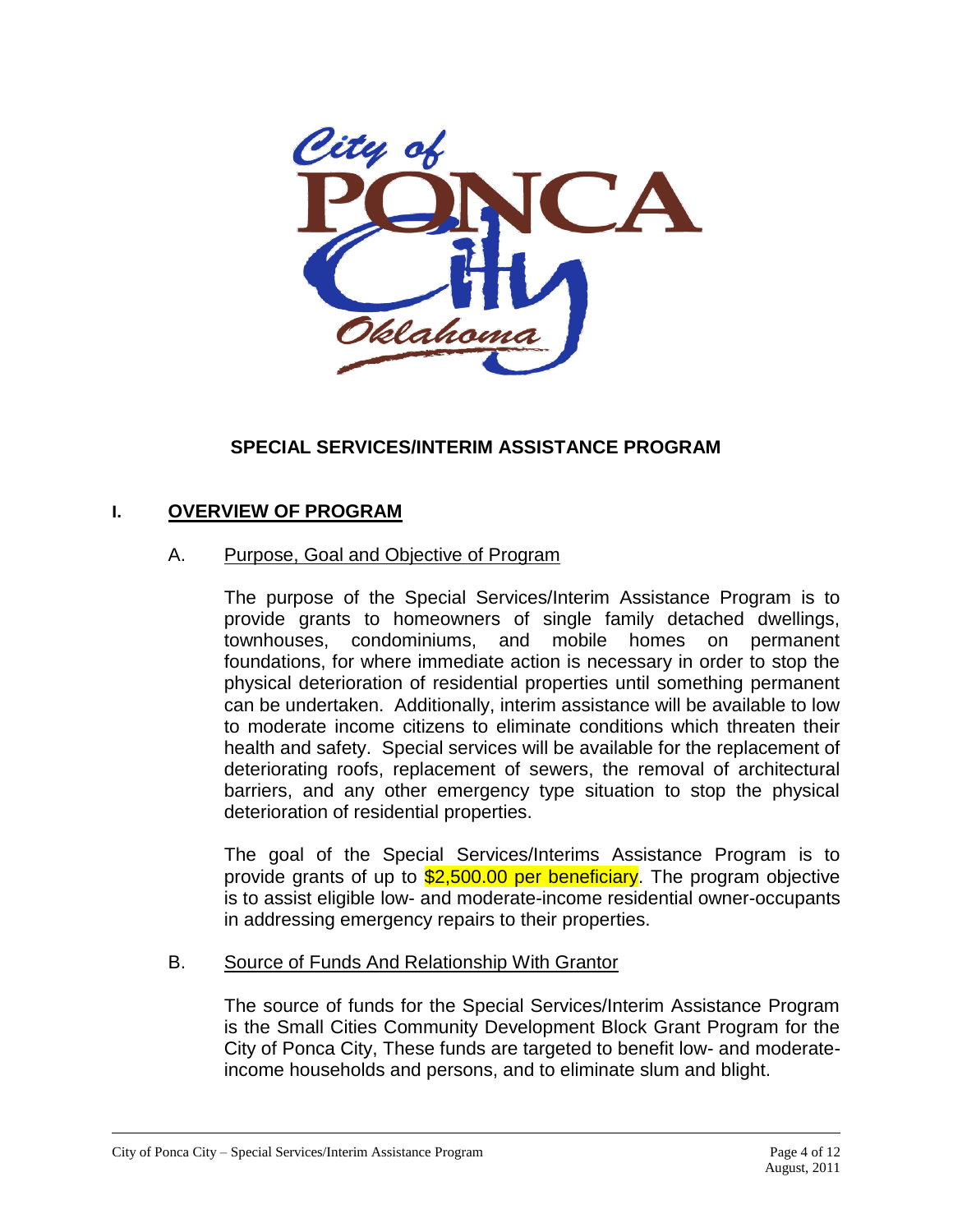### C. Types of Assistance Available

Assistance shall be available to eligible homeowners in the form of a grant of up to  $$2,500.00$  per beneficiary.

# **II. APPLICANT ELIGIBILITY REQUIREMENTS**

#### A. Income Eligibility Standards Based on Total Persons in Household.

Participation in the Special Services/Interim Assistance Program is limited to applicants whose annual household income does not exceed the HUDestablished income limits for 80% of area median income. These income limits provide a criterion for eligibility based on the total amount of annual household income adjusted for household size. The City will require documentation of both household size and household income information in order to determine applicant eligibility.

- 1. Definition of Household: For the purposes of determining Program eligibility, "household" means a person or persons occupying a housing unit as the principal place of residence.
- 2. Definition of Annual Income: For the purposes of determining Program eligibility, reviewed annual income must include, but is not limited to, the following:
	- a) Personal Service Income, including the full amount of all earnings, before any payroll deductions of wages and/or salaries, overtime pay, commissions, fees, tips, bonuses, and other compensation for personal services.
	- b) Business or Professional Service Income, including net income from the operation of a business or profession. Expenditures for business expansion or amortization of capital indebtedness must not be used as deductions in determining net income. Any withdrawal of cash or assets from the operation of a business or profession will be considered income, except to the extent the withdrawal is a reimbursement of cash or assets invested in the operation by the family. An allowance for depreciation of assets used in a business or profession may be deducted, based on straight-line depreciation as provided in Internal Revenue Service regulations.
	- c) Interest and Dividends Income, including interest, dividends, and other net income of any kind from real or personal property. Expenditures for amortization of capital indebtedness shall not be used as a deduction in determining net income. An allowance for depreciation is permitted only as authorized in Section 2, above.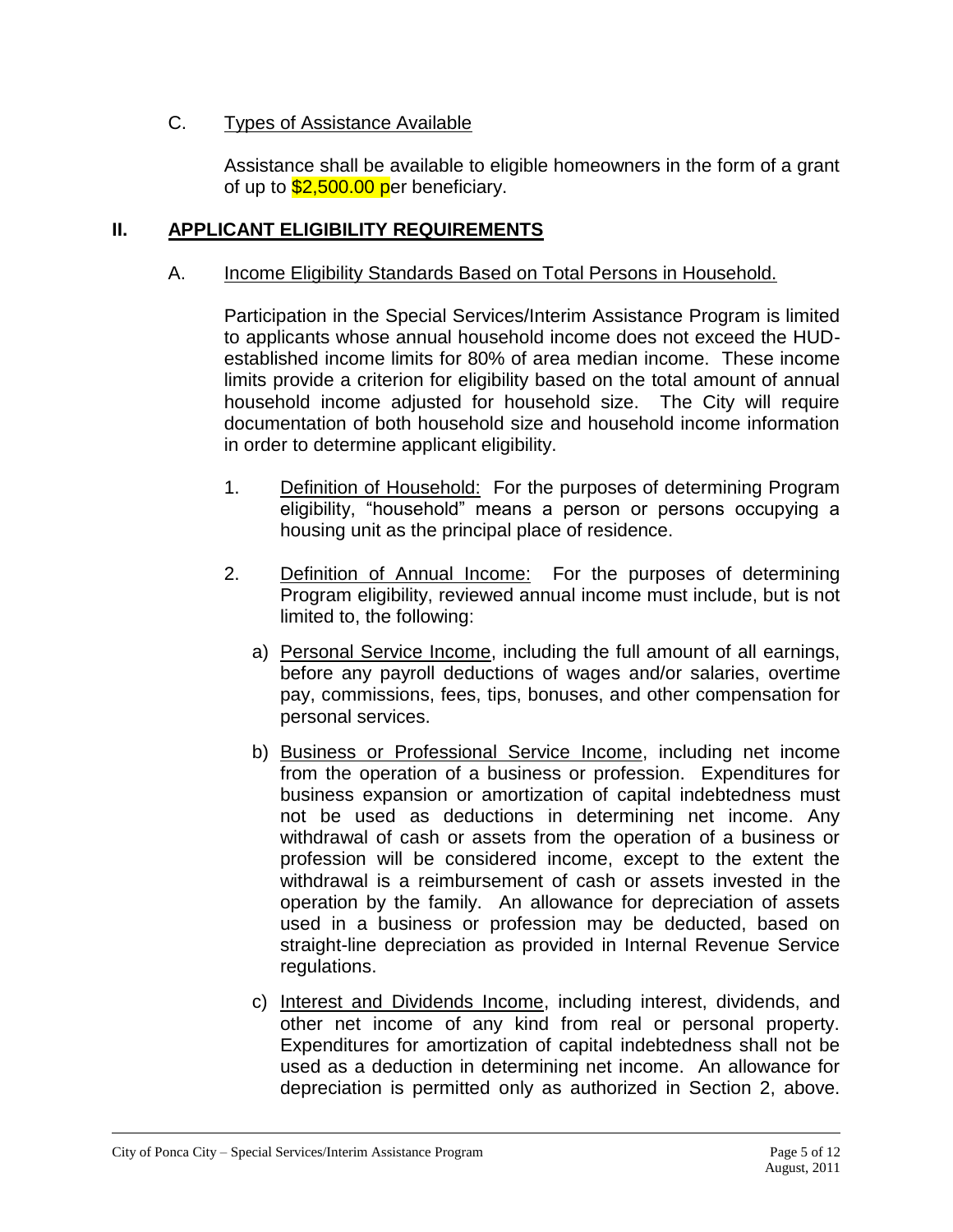Any withdrawal of cash or assets from an investment will be included as part of net income, except to the extent the withdrawal is reimbursement of cash or assets invested by the family. Where the family has net family assets in excess of \$5,000, annual income shall include the greater of the actual income derived from all net family assets or a percentage of the value of such assets based on the current passbook savings rates as determined by the U.S. Department of Housing and Urban Development (HUD).

- d) Payments in Lieu of Earnings, such as unemployment and disability compensation, worker's compensation and severance pay (except for lump-sum payments described in Income Exempt from Review - Section 2, below).
- e) Periodic Payments, including the full amount of periodic payments received from social security, annuities, insurance policies, retirement, pensions, disability or death benefits and other similar types of periodic receipts, including a lump-sum payment for the delayed start of a periodic payment.
- f) Periodic and Determinable Allowance, such as alimony and child support payments, and regular contributions of gifts received from persons not residing in the dwelling.
- g) Welfare Assistance, including the amount of welfare allowance or grant, but excluding any funds specifically designed for shelter and utilities that are subject to adjustment by the welfare assistance agency (in accordance with the actual cost of shelter and utilities).
- h) Armed Forces, including all regular pay, special pay and allowances of a member of the Armed Forces (but exempting armed forces special pay described in Income Exempt from Review - Section 6, below).
- i) Tax Credits, including any earned income tax credit to the extent it exceeds income tax liability.

# **INCOME EXEMPT FROM REVIEW**

The calculation of annual income **shall not** include the following:

- 1) Income from Children, including income from the employment of children (including foster children) under the age of 18 years, or payments received for the care of foster children.
- 2) Lump-Sum Payments, including additions to family assets, such as inheritances, insurance payments (e.g. health and accident insurance, and worker's compensation), capital gains and settlement for personal or property losses (see Income Eligible for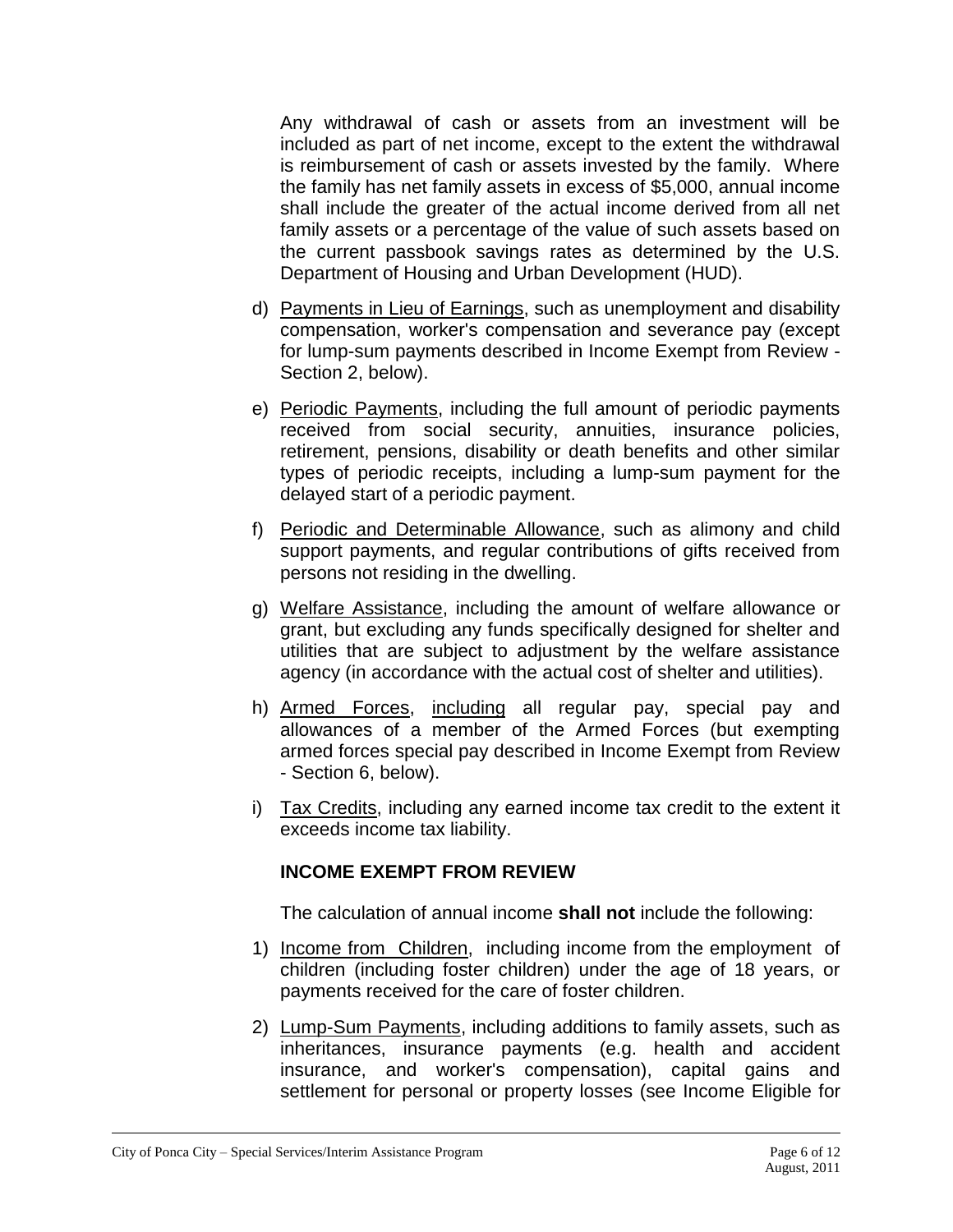Review - Sections 4 and 5, above, for income that should be included).

- 3) Reimbursement for Medical Costs, including all payments received by the family that are specifically for or in reimbursement of medical expenses for any family member.
- 4) Live-in Aide, including the income of a live-in aide employed because of a medical condition of a family member.
- 5) Education, including educational scholarships paid directly to the student or to the educational institution, and Government funds paid to a veteran for tuition fees, books, equipment, materials, supplies, transportation and miscellaneous personal expenses of the student. Any amount of such scholarship or payment to a veteran not used for the above purposes that is available for subsistence is to be included in income.
- 6) Armed Forces (Special Pay), special pay to a family member serving in the Armed Forces, exposed to hostile fire.
- 7) Government Programs, including the following:

a) Amounts received under training programs funded by HUD.

b) Amounts received by a disabled person that are disregarded for a limited time for purposes of Supplemental Security Income (SSI) eligibility and benefits, because they are set aside for use under a Plan to Attain Self-Sufficiency (PASS).

c) Amount received by a participant in other publiclyassisted programs, which are specifically for or in reimbursement of out-of-pocket expenses incurred (special equipment, clothing, transportation, child care, etc.) and made solely to allow participation in a specific program.

d) Amounts specifically excluded by any other Federal statue from consideration as income for purposes of determining eligibility or benefits under a category of assistance programs that includes assistance under the U.S. Housing Act of 1937.

8) Temporary Income, considered temporary, nonrecurring or sporadic in nature (including gifts).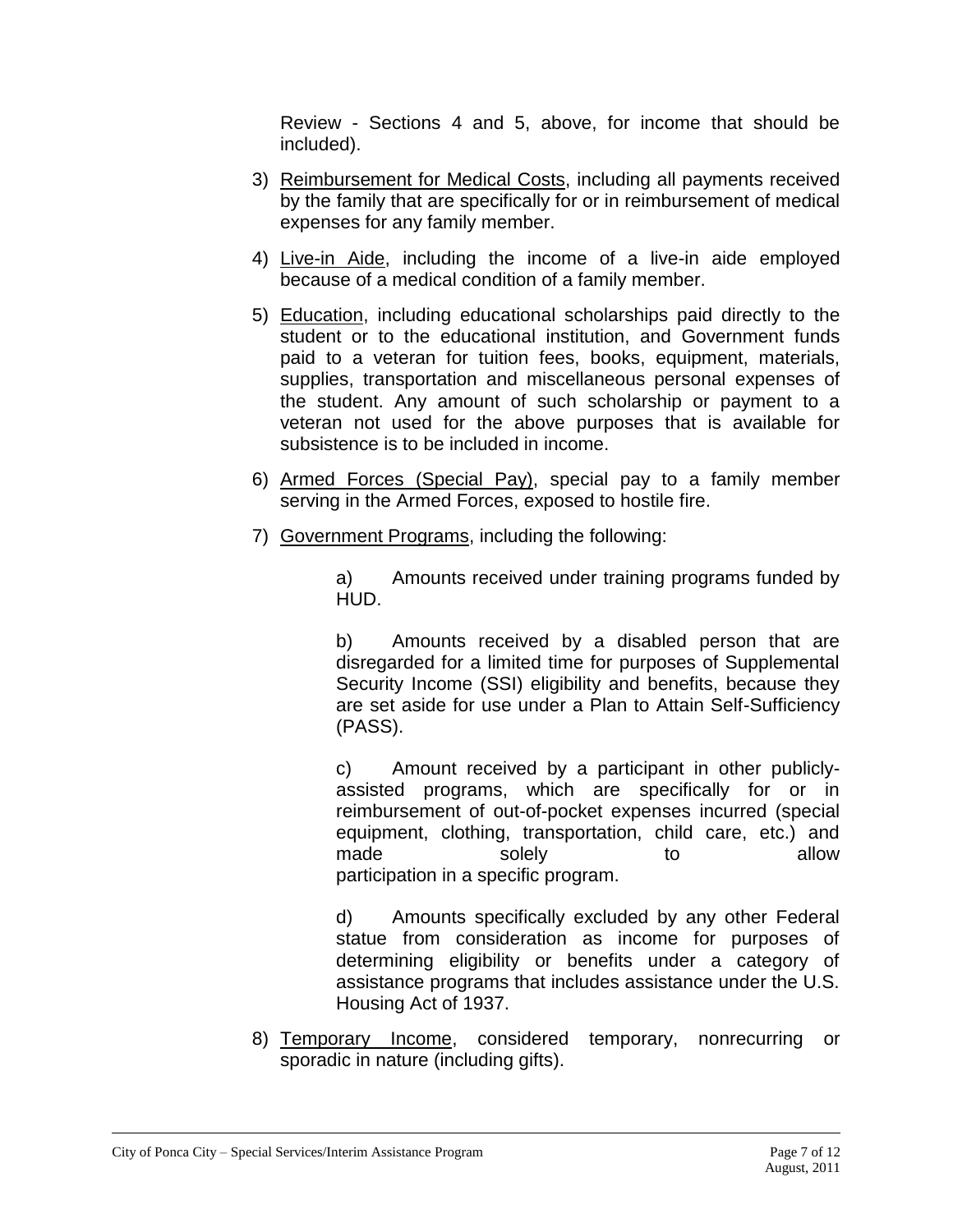Income determinations are subject to the submission and verification requirements of the City of Ponca City, and are subject to change based on the programmatic requirements of the Ponca City Community Development Block Grant Program.

The City will make the final decision in situations were the classification of income is not clear-cut.

### B. Property Ownership

The applicant(s) must be the current owner(s) of the property and live in the property order to be eligible for Program assistance. The existing grant deed must list all current owners of the property. Property owner(s) shall be construed to be any person(s) or legal entity that holds title to the property. In the case of multiple owners, the signature of each titleholder is required on all appropriate documents. The City will verify property ownership and require all persons currently on the title to give written consent to all work proposed to be done on the property prior to initiating such work.

### C. Other Documentation Required

The applicant(s) must also submit the following documents in order to determine eligibility:

- 1) City Application;
- 2) Copy of Federal Income Tax forms for the previous year (2 years if applicant is self-employed);
- 3) Copy of the current property tax bill;
- 4) Copy of recent payroll check stubs, Social Security checks, Social Security SSI checks, AFDC checks or pension and retirement checks;
- 5) Copy of asset statements/documentation
- 6) Copy of insurance policy for the property.
- 7) Copy of identification with photograph. (i.e. driver's license, stateissued I.D., passport, etc.)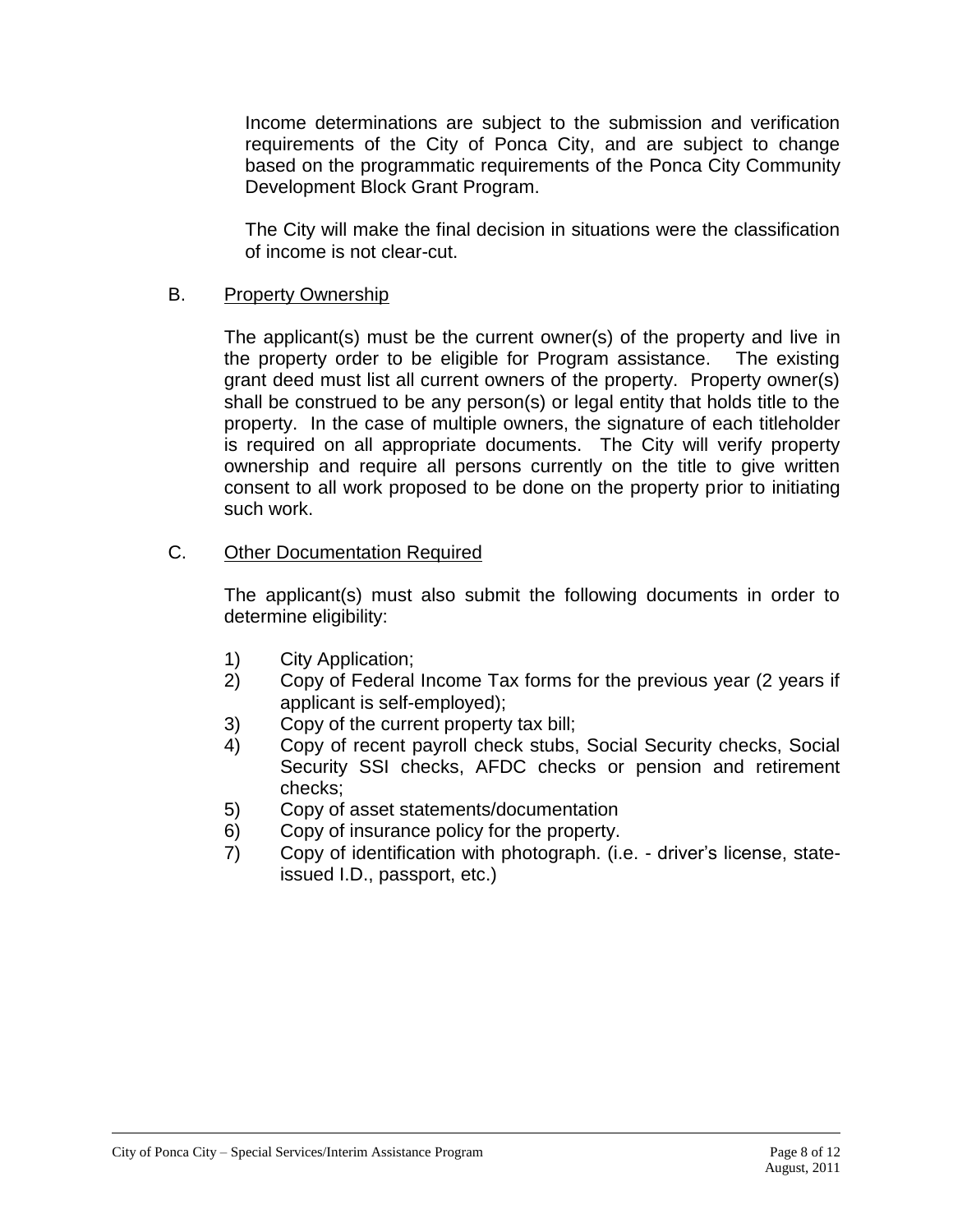#### D. Re-application Period

In order to give as many persons the opportunity to participate in the Special Services/Interim Assistance Program any applicant(s) who have participated in the program are not permitted to participate for a three (3) year period, as measured for the date of completion for the last completed City funded repair project.

#### **III. PROPERTY ELIGIBILITY REQUIREMENTS**

#### A. Target Areas Eligible Under Program

To be eligible for the Special Services/Interim Assistance Program, the property to be repaired must be zoned and used for single family detached dwellings, townhouses, condominiums, and mobile homes on permanent foundations. The property must be located within the corporate city limits of the City of Ponca City and **cannot** be located in a flood zone.

#### B. Minimum Property Standards

All work performed under the Special Services/Interim Assistance Program shall meet all applicable standards contained in the City's adopted Zoning Ordinance, local building and safety codes, the Uniform Building Code, and such other codes as designated by the Development Services Director.

#### C. Eligible Structures

Buildings or structures eligible under this Program are owner-occupied detached single family detached dwellings, townhouses, condominiums and mobile homes on permanent foundations located with the corporate city limits of the City of Ponca City and are not located in a flood zone.

#### D. Needs Which Warrant Priority Repair

For each eligible property, the following health and safety items and code violations will be given priority for rehabilitation and must be considered prior to all other home repairs:

- 1. Roof;
- 2. Sewer Lines
- 3. Water Lines
- 4. Electrical wiring;
- 5. Heating Repair
- 6. Handicapped Accessible Ramps
- 7. The elimination of specific conditions detrimental to public health and safety which have been identified by Ponca City.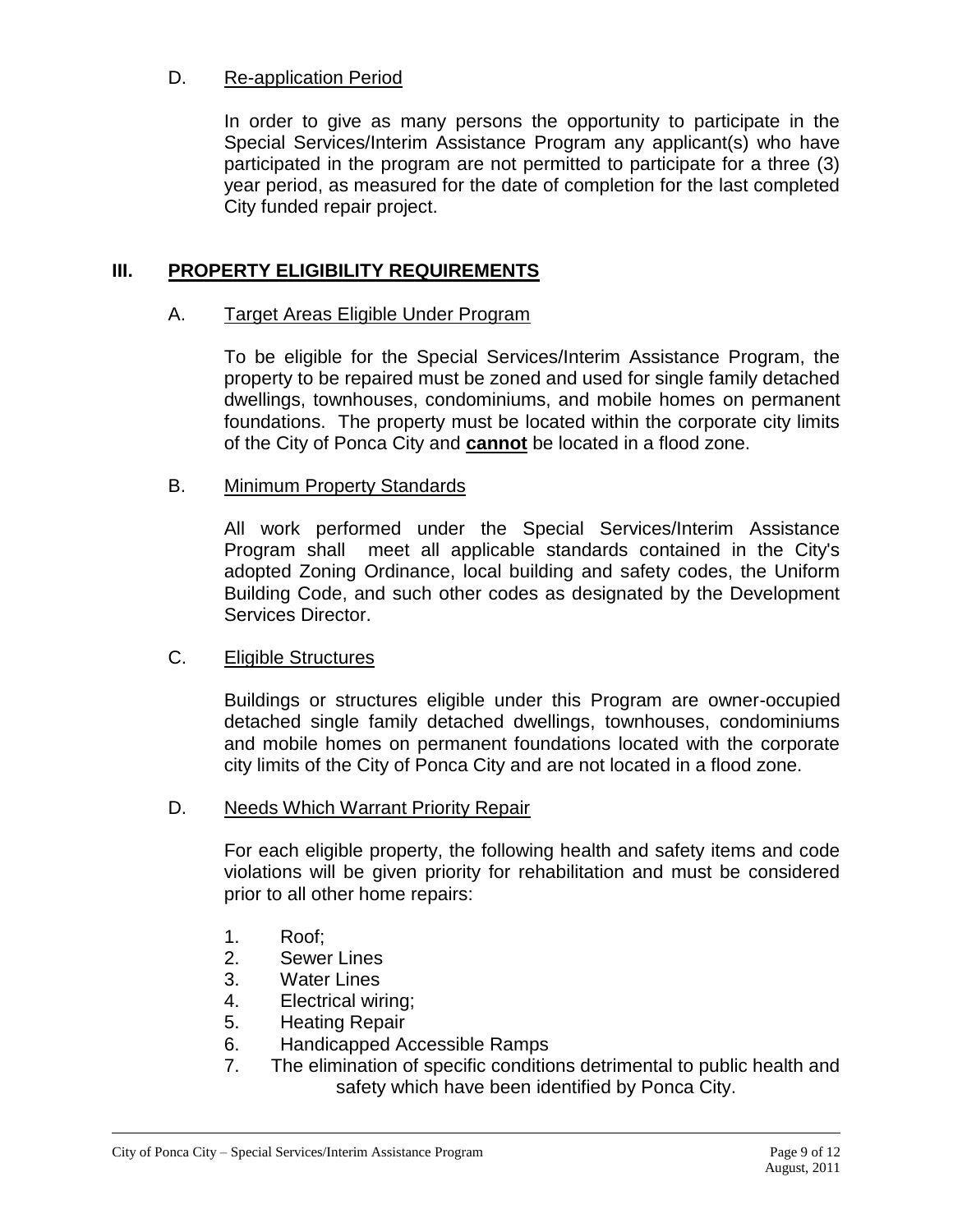### E. Eligible and Repairs

Repairs that may be eligible through the Special Services/Interim Assistance are:

- 1. Correction of code violations;
- 2. Removal of barriers to the handicapped;
- 3. Repair/replace roofing;
- 4. Repair/replace heating;
- 5. Repair/replace water heaters;

# **IV. PROGRAM PROCEDURES**

- A. Applicant Intake and Eligibility Determination
	- 1. Pre-Screening. To the extent possible, prospective applicants shall be pre-screened for basic eligibility requirements over the telephone by calling the City of Ponca City. A log of such calls shall be maintained by the City.
	- 2. Application. Persons may apply for Special Services/Interim Assistance Program funds by completing application forms available at the City and submitting such materials to the City of Ponca City, attention Grant Department. Applications will be reviewed in the order in which they are received. The City will maintain a waiting list.
	- 3. Verification and Eligibility Determination. The City shall verify all sources of household income in accordance with guidelines established herein. Applicants will be notified in writing regarding eligibility status.
	- 4. Feasibility Determination. Once an applicant is determined to meet eligibility requirements, an inspection of the property will be made by the Program Inspector to determine the extent of any building deficiencies that may be corrected through the Program.
	- 5. Processing. As a goal, processing time from the date the City determines that the applicant is eligible for assistance under the Program until a grant and/or loan is approved or denied shall be ten (10) days.
- 6. Approval and Notifications. Grants shall be approved by a Screening Committee comprised of the appropriate City staff.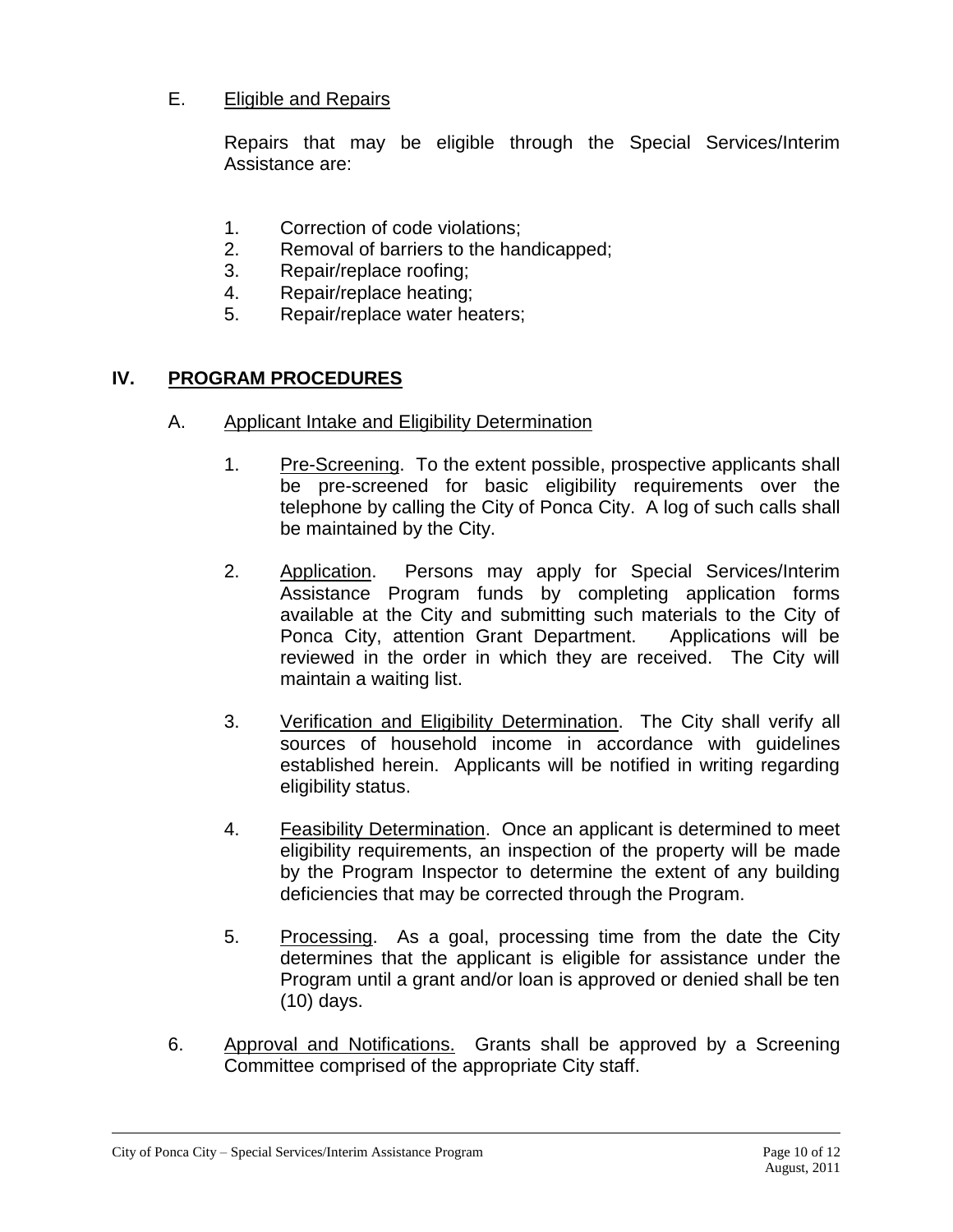7. Historical Review. The Program consultant when required shall complete the property identification form and receive environmental review and approval for the subject property prior to contracting for any repair work.

# B. Procurement and Contractor Selection

- 1. Procurement. The property owner(s) shall be responsible for obtaining a minimum of three (3) bids for the proposed work. The City will coordinate with the property owner to obtain at least three (3) estimates from qualified contractors for each. The property owner(s) shall be responsible for obtaining estimates for repairs.
- 2. Selection. In accordance with CDBG regulations, the contractor who is considered to be the lowest responsible bidder and is cleared by the Contractor's State Licensing Board and the Department of Labor's debarred list, and meets the City's insurance requirements, will be awarded the contract.
- C. Award of Contract
	- 1. Notification. The City shall notify the contractor of the award of bid.
	- 2. Contract. The contract for the approved work shall be prepared by the City. The City may require the inclusion of certain contractual terms in accordance with CDBG requirements. In the event of any dispute arising under this program, the injured party shall notify the injuring party in writing of its contentions as specified under the contractor agreement between the property owner and the contractor.

### E. Start of Repair Work

No work shall commence until a "Notice To Proceed" has been issued to the contractor, signed by City representative. In addition, no work shall commence until the proper permits have been issued by the Building Department.

# **V. OTHER PROGRAMMATIC REQUIREMENTS**

### A. Conflict of Interest

No Program grant will be provided to any member of the governing body of the City of Ponca City who is in a decision making capacity in connection with the administration of the Program. No member of the